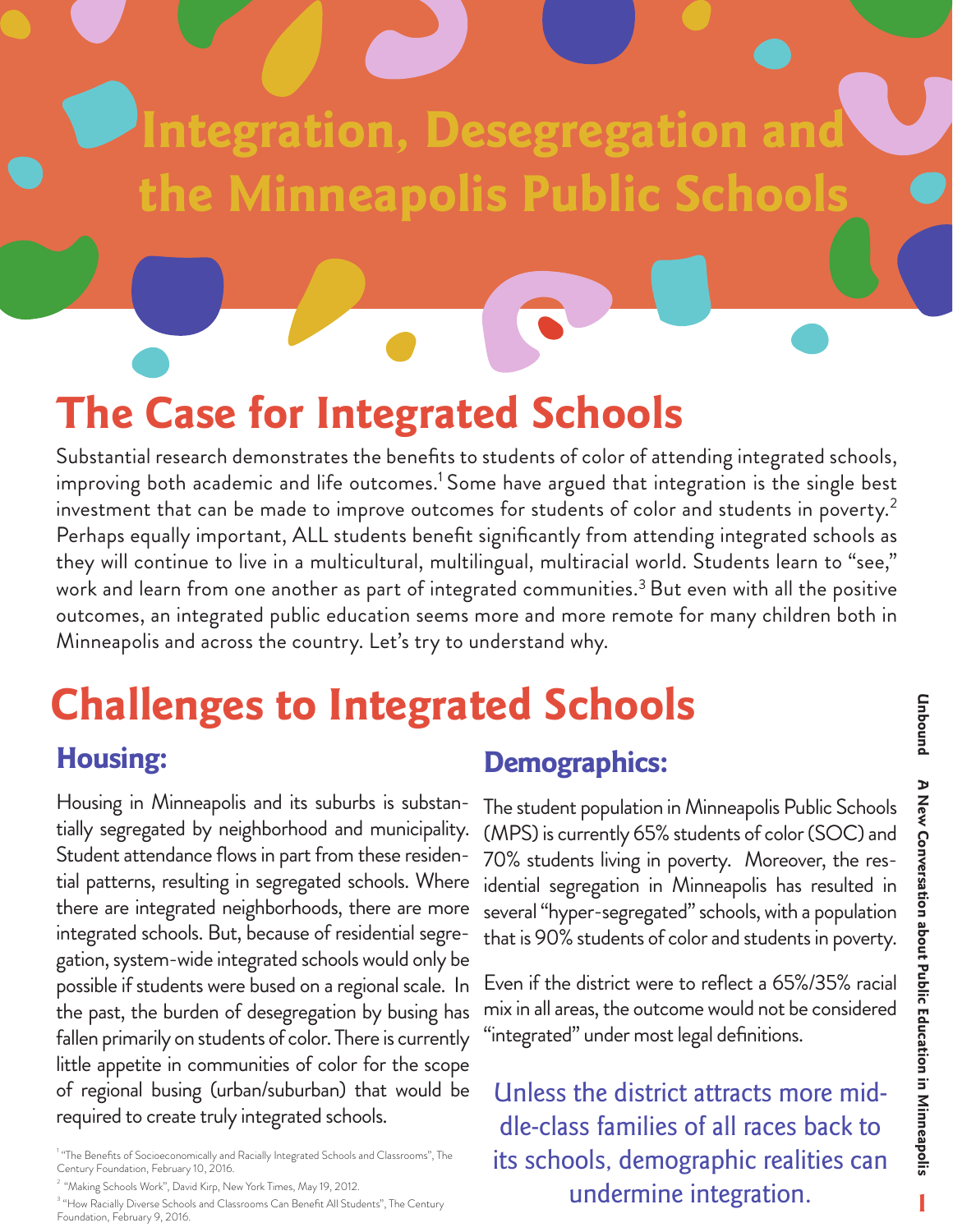Over the past 40 years there has been a substantial out-migration of white families and middle-class families of all races from Minneapolis schools. White and middle-class flight from our schools is a real issue. Families are sending their children to private schools and certain charter schools, or they moving to the suburbs where there are fewer students of color and less poverty. Finally, within the borders of Minneapolis many white families are concentrated in neighborhoods that are not integrated. The result is the population of several Minneapolis schools is more than 70% white in a district that is 35% white.

One final demographic note: historically integration has been seen through a black/white lens. With immigration and other changes, there is no longer a majority ethnic group in Minneapolis. The question, then, is whether a new paradigm of integration can be developed to recognize the true diversity of the city and the district.

#### **Charter Schools:**

Virtually all charter schools operating in Minneapolis could be considered segregated in that their enrollment is predominantly from a single ethnic/ racial group (African-American; Native American; East African; Hispanic; Hmong). Families often choose charters because they offer a culturally–specific program.

#### Minnesota places a high value on school choice which empowers families to control the education of their children.

So, if a school is open to all and enrollment is based on choice, a court would not likely find them to be a violation of the federal Constitution.

Moreover, students in some predominantly single-ethnic charter schools are outperforming students of color who attend integrated schools. As a result, families of color are not convinced that integration is essential to the academic success of their children. The reality is that outcomes at charters vary widely, with some outperforming MPS schools and others not, but where there are strong outcomes, families of color are gravitating to those schools.

### **Neighborhood Schools/Limited Resources:**

Some argue that it is better to spend funds on strategies to increase student achievement rather than on ensuring integrated school environments, though most agree the ideal would be linking the two. That was the decision at the Minnesota Legislature when it made major changes to integration funding in 2013.

Some also maintain that neighborhood schools, even in segregated neighborhoods, contribute to family involvement in school and positive student achievement. Minneapolis Public Schools has found that families across the city want neighborhood schools as long as there is some measure of choice and those schools provide a quality education.

# **Integrated School Commu- nities are Hard Work**

Many families living in Minneapolis from all ethnic and racial backgrounds want their children to attend integrated and culturally-diverse schools because they value diversity and know that it the future of our city. Families in more integrated schools know that it is challenging to build a truly welcoming school community that values and empowers all voices, that meets the needs of every student and that distributes power so that all people feel part of decision-making, planning and celebrations of success.

Where there is true integration of students and families, wonderful things can result.

**2**